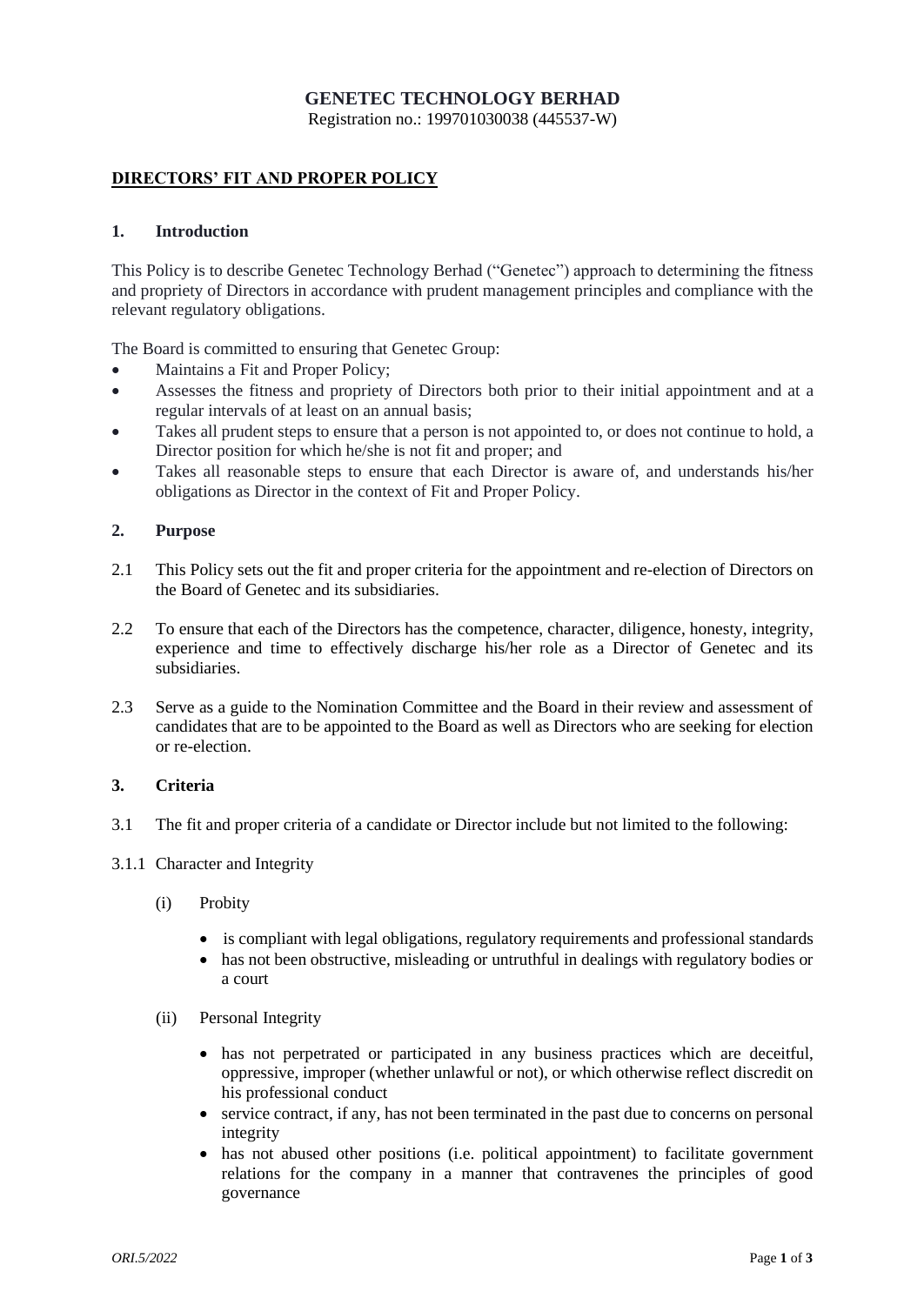- (iii) Financial Integrity
	- manages personal financial affairs properly and prudently
	- demonstrates ability to fulfil personal financial obligations as and when they fall due
- (iv) Reputation
	- is of good repute in the financial and business community
	- has not been the subject of civil or criminal proceedings or enforcement action, in managing or governing an entity for the past 10 years
	- has not been substantially involved in the management of a business or company which has failed, where that failure has been occasioned in part by deficiencies in that management
- 3.1.2 Experience and Competence
	- (i) Qualifications, training and skills
		- possesses appropriate qualification that is relevant to the skill set that the Director is earmarked to bring to bear onto the boardroom (i.e. a match to the board skill set matrix)
		- has a considerable understanding on the business and workings of a corporation
		- possesses general management skills as well as understanding of corporate governance and sustainability issues
		- keeps knowledge current based on continuous professional development
		- possesses leadership capabilities and a high level of emotional intelligence
	- (ii) Relevant experience and expertise
		- possesses relevant experience and expertise with due consideration given to past length of service, nature and size of business, as well as responsibilities held
	- (iii) Relevant past performance or track record
		- had a career of occupying a high level position in a comparable organization, and was accountable for driving or leading the organisation's governance, business performance or operations
		- possesses commendable past performance record as gathered from the results of the board effectiveness evaluation

#### 3.1.3 Time and Commitment

- (i) Ability to discharge role having regard to other commitments
	- able to devote time as a board member, having factored other outside obligations including concurrent board positions held by the Director across listed issuers and nonlisted entities (including not-for-profit organisations)
- (ii) Participation and contribution in the board or track record
	- demonstrates willingness to participate actively in board activities
	- demonstrates willingness to devote time and effort to understand the businesses and exemplifies readiness to participate in events outside the boardroom
	- manifests passion in the vocation of a Director
	- exhibits ability to articulate views objectively and constructively
	- exhibits open-mindedness to the views of others and ability to make considered judgement after hearing the views of others